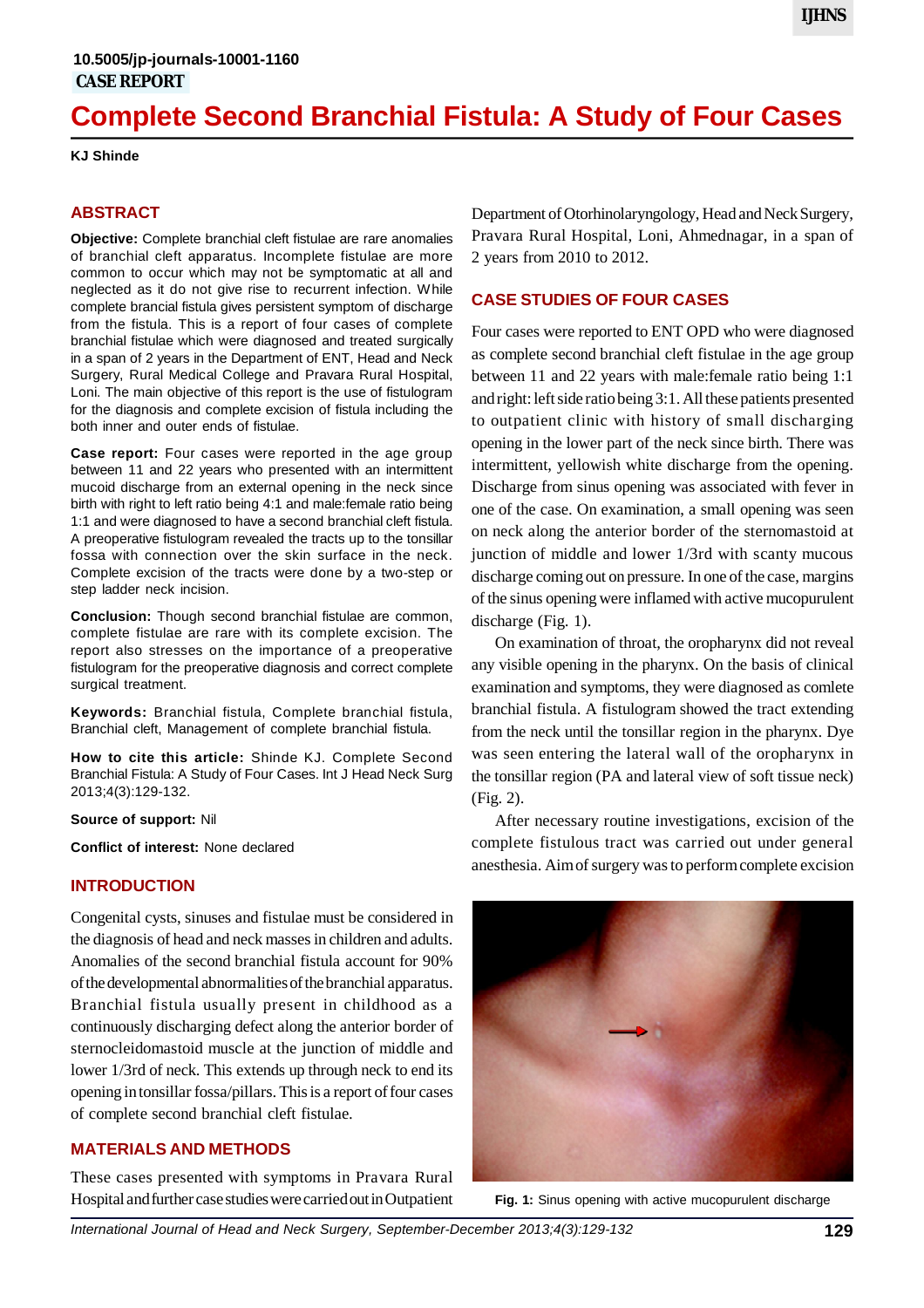of fistulous tract alongwith tonsillectomy. Step ladder dissection was performed starting initially in the neck with combined approach via transcervical and transoral approach under general anesthesia.

Initially, circumscribed skin incision was taken around fistulous opening. The fistulous tract was then separated from skin and fascia over it. Second incision (step ladder dissection) was taken at the level of hyoid bone and fistulous tract was pulled through second incision to carry out further dissection toward oropharynx. Inspection of oropharynx was then done. Confirmed attachment with tonsilar area and tonsil with fistulous tract was excised along with it (Fig. 3).

After complete excision of fistula, alongwith tonsil was almost 14 to 15 cm inlength. It was possible in all cases to remove fistulous tract with tonsil in total (Fig. 4).

Histopathological examination confirmed the keratinized squamous epithelial lining of the tract with clusters of mucous secreting glands at places. No recurrence of symptoms is seen with 6 months of follow-up.



**Fig. 2:** Fistulogram showing the tract extending in neck up to the tonsillar region

#### **DISCUSSION**

Although the branchial apparatus was first described by von Baer, anomalies in its development were credited by von Ascheron.<sup>1</sup> Branchial arches and their corresponding pouches develop from mesodermal condensations in the side wall of the embryonic pharynx. Branchial fistulae are uncommon anomalies of embryonic development of branchial apparatus. Second branchial arch and pouch anomalies are common anomalies of branchial apparatus.<sup>2</sup> During embryonic development, the second arch grows caudally, envelop the third, fourth and sixth arches and form the cervical sinus by fusing with the skin caudal to these arches. The edges of cervical sinus fuse and the ectoderm within the fused tube disappears. Persistence of ectoderm gives rise to branchial cyst. The branchial fistula results from the breakdown of the endoderm, usually in the second pouch. A persistent fistula of the second branchial cleft and pouch pass from the external opening in the mid or lower neck in the line of the anterior border of the sternocleidomastoid muscle, deep to platysma along the carotid sheath, then pass medially deep between the internal and external carotid arteries after crossing over the glossopharyngeal nerve and hypoglossal nerve. Finally, it opens internally in the tonsillar fossa usually on the anterior face of the upper half of the posterior pillar of the fauces or in the intratonsillar cleft.<sup>3</sup> Most of times, it is a simple sinus opening, that extends up the neck for a variable distance. Complete branchial fistula with internal opening into tonsillar region is rare. Although branchial fistulas may occur in any age group, commonly patients present to clinician in first and second decades of life $4$ 

Anomalies of the second branchial cleft account for 90% of the developmental abnormalities of the branchial apparatus.<sup>5</sup> However, complete second arch fistulae are rare and comprise 2% of all branchial anomalies. The fistula is



**Fig. 3:** Tonsil with fistulous tract in the process of excision **Fig. 4:** Tonsil with excised fistulous tract

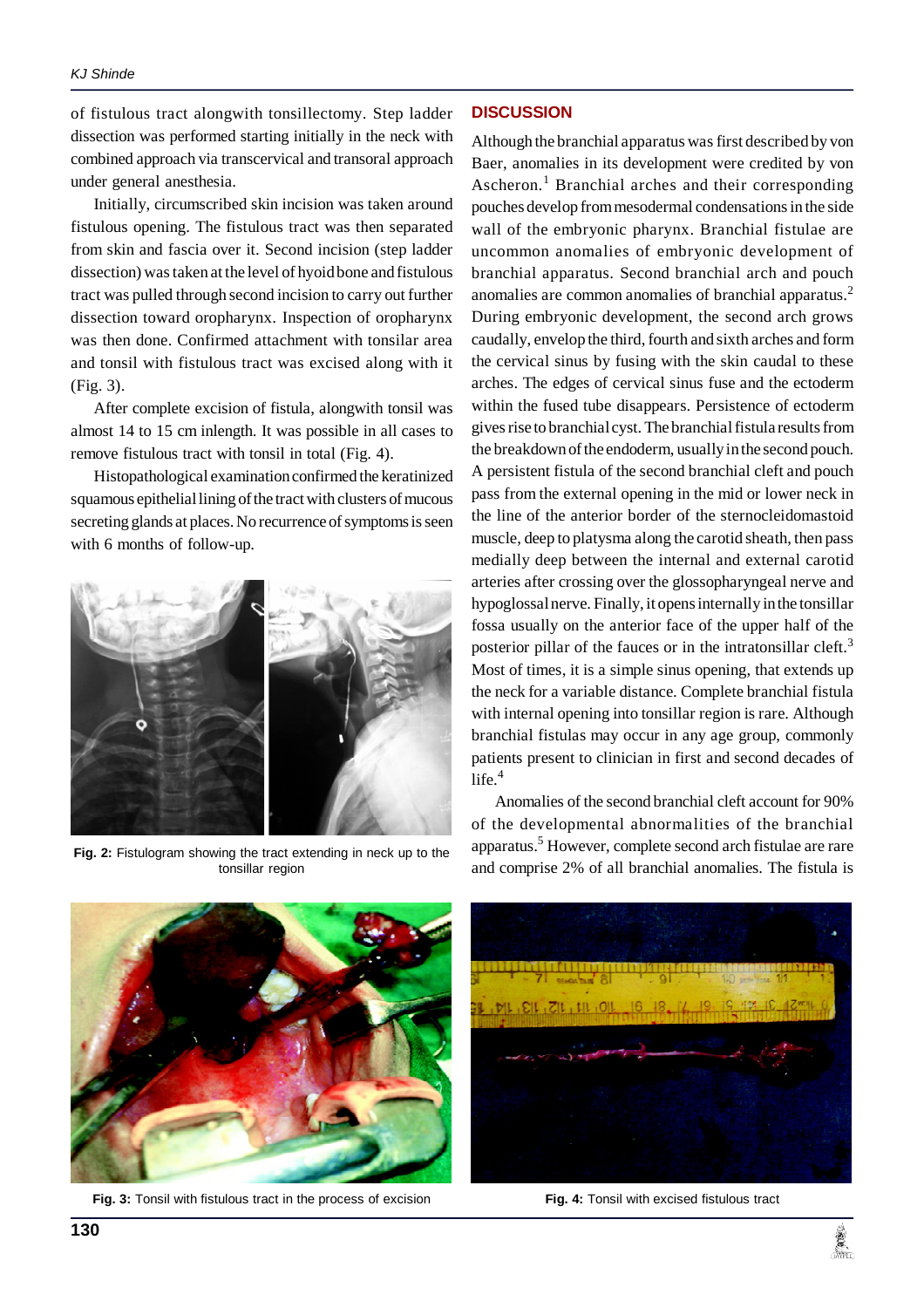more commonly seen in males (60%) and can range from 1 to 8 cm in length.<sup>6</sup> Two to ten percent of them can be bilateral. When unilateral, 70% of them occur on the right side. Thirtynine percent are complete fistulae, 50% are external draining sinuses and 11% have internal opening alone.<sup>7</sup> Thirty-five percent of the patients with complete fistula can have a family history of branchial anomalies.<sup>7</sup> Branchial cysts are more common (80.8%) than branchial fistulae.<sup>8</sup>

Anatomically, a typical second cleft fistula has its external opening at the anterior border of sternomastoid at the junction of middle and lower 1/3rd. Second arch anomalies are classified into four types: Type I lesions lie anterior to the sternocleidomastoid muscle (SCM) and do not come in contact with the carotid sheath. Type II lesions are the most common and pass deep to the SCM and either anterior or posterior to the carotid sheath. Type III lesions pass between the internal and external carotid arteries and are adjacent to the pharynx. Type IV lesions lie medial to the carotid sheath close to the pharynx adjacent to the tonsillar fossa.<sup>9</sup> Our cases had the type II pattern. In the upper part, the tract may end in the upper half of the posterior tonsillar pillar, the supratonsillar fossa or directly onto the tonsillar surface.<sup>7</sup> The fistulae are almost always present at birth with a small pinpoint external opening which may go unnoticed. Some patients may also have conductive or sensory neural deafness as well as other anomalies of the first and second arch derivatives.<sup>7</sup>

Symptoms consist of intermittent or continuous mucous discharge and recurrent attacks of inflammation following an attack of upper respiratory tract infection. Frank cellulitis or abscess formation may occur requiring an incision and drainage. The external opening may be seen to move upwards with deglutition. Probing the tract may sometimes produce symptoms of cough, palpitation, pallor and vomiting because of the tract's proximity to the vagus nerve.<sup>7</sup> Pathologically, the fistula lining consists of squamous epithelium.

A fistulogram may be obtained to confirm the clinical diagnosis and is useful to show the length and the location of the tract and possible presence of associated cyst.<sup>7</sup> Radiographs reveal a smoothly marginated tract of variable width following the anatomical path as described earlier. In contrast, the walls of a tuberculous fistula are very irregular.<sup>7</sup> According to another study; a routine preoperative fistulogram may not be required in all cases.<sup>8</sup>

Surgery is usually not indicated if the fistula is asymptomatic. However, most are symptomatic and the surgical excision is carried out to avoid the risk of recurrent infection and for cosmetic reasons. Sclerosing agents are seldom used today due to the associated inflammatory reaction and the risk of necrosis with perforation into the pharynx.<sup>5</sup>

Incisions for the excision could be hockey stick type $10$  or step ladder incision (Bailey). A similar technique involving two separate transverse incisions is now recommended for the removal of the branchial fistulae.<sup>5</sup> We have done surgical excision of all five cases by starting with elliptical excision of fistula operation. Dissection of track can be helped by injection of dye into the opening before start of procedures. As all are second branchial fistulae, they required further skin incision to avoid injury to carotid vessel. Excision of tonsillar fossa opening to get continuous removal of tract. Another variation, pull through, branchial fistulectomy has been described by Talaat in 1992.<sup>5</sup> In this technique, the infrahyoid portion of the fistula is dissected through one or two (stepped) neck incisions. Dissection of the parapharyngeal segment is done via the mouth and is continued to the level of the hyoid bone. Tonsillectomy is then performed; after which the fistula is withdrawn through the mouth. The stripping method was described by Taylor and Bicknell in 1977. But, this has not been widely used due to the greater risk of damage to the adjacent structures.<sup>7</sup>

*Complete Second Branchial Fistula: A Study of Four Cases*

Complications of the surgery include recurrence, which could be 3% in fresh cases to up to 20% in second surgical attempts. Other complications include secondary infection, injury to facial, hypoglossal, glossopharyngeal, spinal accessory nerves, injury to internal jugular vein, bad scar and hematoma formation.<sup>10</sup> Till now with combined transcervical and transoral approach, there is no recurrence reported in the English literature.

#### **CONCLUSION**

Complete branchial fistula arising from second branchial cleft is rare. It is not possible to excise the complete branchial fistula totally with transcervical approach only. This is a case series of complete branchial fistulae, which were managed through combined approach using transcervical route and transoral route. Complete branchial fistulae are better managed by otolaryngologists who are capable of performing the combined approach.

#### **REFERENCES**

- 1. De PR, Mikhail T. A combined approach excision of branchial fistula. J Laryngol Otol 1995;109:999-1000.
- 2. Ford GR, Balakrishnan A, Evans IN, et al. Branchial cleft and pouch anomalies. J Laryngol Otol 1992;106:137-43.
- 3. Talaat M. Pull-through branchial fistulectomy: Technique for the otolaryngologist. Ann Otol Rhino Laryngol 1992;101:501-02.
- 4. Ang AH, Pang KP, Tan LK. Complete branchial fistula. Case report and review of the literature. Ann Otol Rhinol Laryngol 2001;110:1077-79.
- 5. Ismail Y, Ozcan C, Nuri O, Fatih B, Beyhan D. Complete fistula of the second branchial cleft: Case report of catheter aided total excision. Int J Ped Otorinolaryngol 2004;68:1109-13.